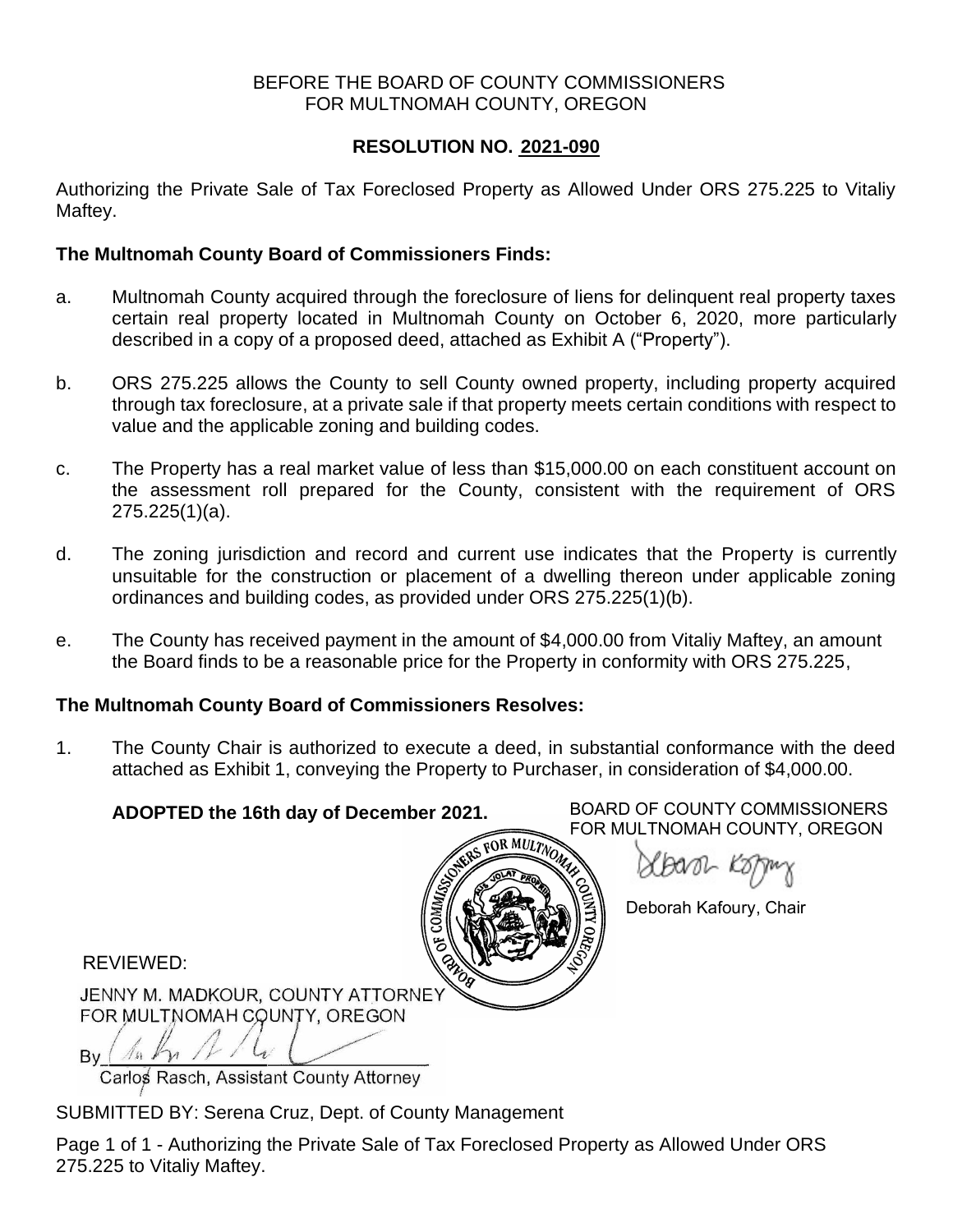## EXHIBIT A TO RESOLUTION

Until a change is requested, all tax statements shall be sent to the following address: (Grantee) VITALIY MAFTEY 711 NE 195 TH AVENUE GRESHAM, OR, 97230

After recording return to: (Grantor) MULTNOMAH COUNTY ℅TAX TITLE, RM 175 501 SE HAWTHORNE BLVD PORTLAND OR 97214

#### **D192647 For R241211 BARGAIN AND SALE DEED**

MULTNOMAH COUNTY, a political subdivision of the State of Oregon, **Grantor**, conveys to **Grantee**, Vitaliy Maftey, the following described real property:

#### The North 20 feet of the West 80 feet of the East 220 feet of Lot 117, PEAKE BROTHERS' HOME ACRES, in the City of **Gresham, County of Multnomah and State of Oregon.**

BEFORE SIGNING OR ACCEPTING THIS INSTRUMENT, THE PERSON TRANSFERRING FEE TITLE SHOULD INQUIRE ABOUT THE PERSON'S RIGHTS, IF ANY, UNDER ORS 195.300, 195.301 AND 195.305 TO 195.336 AND SECTIONS 5 TO 11, CHAPTER 424, OREGON LAWS 2007, SECTIONS 2 TO 9 AND 17, CHAPTER 855, OREGON LAWS 2009, AND SECTIONS 2 TO 7, CHAPTER 8, OREGON LAWS 2010. THIS INSTRUMENT DOES NOT ALLOW USE OF THE PROPERTY DESCRIBED IN THIS INSTRUMENT IN VIOLATION OF APPLICABLE LAND USE LAWS AND REGULATIONS. BEFORE SIGNING OR ACCEPTING THIS INSTRUMENT, THE PERSON ACQUIRING FEE TITLE TO THE PROPERTY SHOULD CHECK WITH THE APPROPRIATE CITY OR COUNTY PLANNING DEPARTMENT TO VERIFY THAT THE UNIT OF LAND BEING TRANSFERRED IS A LAWFULLY ESTABLISHED LOT OR PARCEL, AS DEFINED IN ORS 92.010 OR 215.010, TO VERIFY THE APPROVED USES OF THE LOT OR PARCEL, TO DETERMINE ANY LIMITS ON LAWSUITS AGAINST FARMING OR FOREST PRACTICES, AS DEFINED IN ORS 30.930, AND TO INQUIRE ABOUT THE RIGHTS OF NEIGHBORING PROPERTY OWNERS, IF ANY, UNDER ORS 195.300, 195.301 AND 195.305 TO 195.336 AND SECTIONS 5 TO 11, CHAPTER 424, OREGON LAWS 2007, SECTIONS 2 TO 9 AND 17, CHAPTER 855, OREGON LAWS 2009, AND SECTIONS 2 TO 7, CHAPTER 8, OREGON LAWS 2010.

The true consideration for this conveyance is \$4,000.00.

) ss

IN WITNESS WHEREOF, the Multnomah County Board of Commissioners by authority of an Order of the Board, entered on December 16, 2021, by Order No. 2021-0XX, has caused this deed to be executed by the Chair of the County Board.

Dated this \_\_\_\_\_ day of December 2021.

BOARD OF COUNTY COMMISSIONERS FOR MULTNOMAH COUNTY, OREGON

Deborah Kafoury, Chair

STATE OF OREGON (1)

COUNTY OF MULTNOMAH )

This Deed was acknowledged before me this \_\_\_\_\_\_ day of \_\_\_\_\_2021, by Deborah Kafoury, to me personally known, as Chair of the Multnomah County Board of Commissioners, on behalf of the County by authority of the Multnomah County Board of Commissioners.

> Taja Danae Jazmeen Nelson Notary Public for Oregon; My Commission expires: 5/24/2022

REVIEWED: JENNY M. MADKOUR, COUNTY ATTORNEY

Authorizing the Private Sale of Tax Foreclosed Property as Allowed under ORS 275.180 to Former Owners, George and Pam Staton and Execution of Deed and Closing Documents